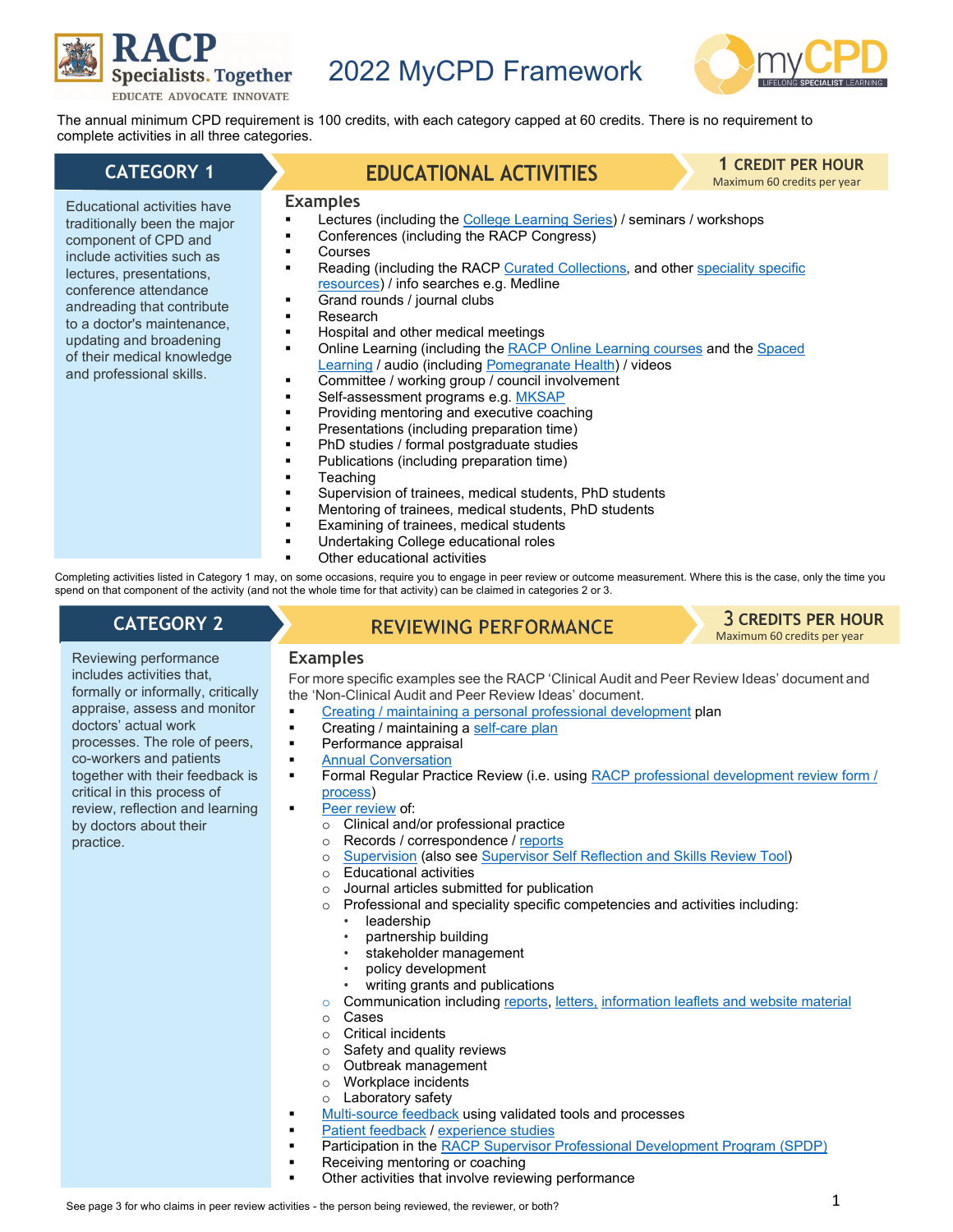

Specialists. Together 2022 MyCPD Framework



Measuring outcomes is a quality improvement process that includes review of a doctor's everyday work and resultant patient/health outcomes. The doctor can then analyse, reflect on and use the data/information gathered to develop their practice and identify professional development needs, with a view to improving patient care and

health outcomes.

**CATEGORY 3** MEASURING OUTCOMES **3 CREDITS PER HOUR** 

#### **Examples**

For more specific examples, see the RACP 'Clinical Audit and Peer Review Ideas' document and the 'Non-Clinical Audit and Peer Review Ideas' document.

- Practice audits / Clinical audits
- Audit for:
	- $\circ$  Adherence to standards / guidelines / procedures<br> $\circ$  Practice against relevant EVOLVE recommendation
- o Practice against relevant EVOLVE recommendations<br>○ Medicolegal reports
	- o [Medicolegal](https://elearning.racp.edu.au/mod/page/view.php?id=19560#report) reports
	- [Cultural safety /](https://elearning.racp.edu.au/mod/page/view.php?id=19560#csafety) health equity<br>○ Bullying / harassment
	- $\circ$  Bullying / harassment
	- o [Records](https://elearning.racp.edu.au/mod/page/view.php?id=13999#ecwa)<br>o Practice
	- o Practice audits<br>
	o Recommendati
	- [Recommendations](https://elearning.racp.edu.au/mod/page/view.php?id=19560#uptakea) uptake
	- o [Worker assessment reports](https://elearning.racp.edu.au/mod/page/view.php?id=19560#wara)
	- o Workplace [assessment reports](https://elearning.racp.edu.au/mod/page/view.php?id=19560#wasrau)
	- o [Supervision](https://www.racp.edu.au/docs/default-source/default-document-library/the-supervisor-handbook-supervisor-self-reflection-and-skills-review-tool.pdf?sfvrsn=4f450c1a_2)
	- $\circ$  Standards of confidentiality<br>  $\circ$  Site remediation
- Site remediation<br>○ Effectiveness of
- Effectiveness of stakeholder consultation; education sessions delivered; communicable disease notifications advised on; completed investigations, e.g. outbreak, environmental risk, workplace risk
- $\circ$  Compliance with key legislation<br>  $\circ$  Funding success
- Funding success
- **Incident reporting / monitoring e.g. mortality and morbidity reviews**
- Comparison of individual / team data with local, institutional, regional data sets
- Institution audits e.g. hospital accreditation, immunisation program outcomes
- Analysis and reflection on health outcomes data as part of research related activities
- Clinicopathological correlation meetings
- Contribution to evaluation / development of an endorsed policy in the workplace (where the contribution is based in review of data / measurement of outcomes)
- Development of new legislation (where the development is based in a review of health data outcomes)
- Other activities that involve measuring outcomes

For links to templates that can be modified to suit your purpose, and for steps to take to complete an audit, see the [Audit](https://elearning.racp.edu.au/course/view.php?id=162)  [Curated Collection](https://elearning.racp.edu.au/course/view.php?id=162) available on the RACP's Online Learning Resources platform.

The examples listed are the common activities in each category, the framework is not intended to be a comprehensive list. MyCPD is a self-reporting tool, specialists are encouraged to confidently use their professional judgement about the categories they use to claim credits for CPD activities relevant to their scope of practice.

The annual minimum CPD requirement is **100 credits**, each category is capped at **60 credits**.

Please note there is NO requirement to record credits in all three categories.